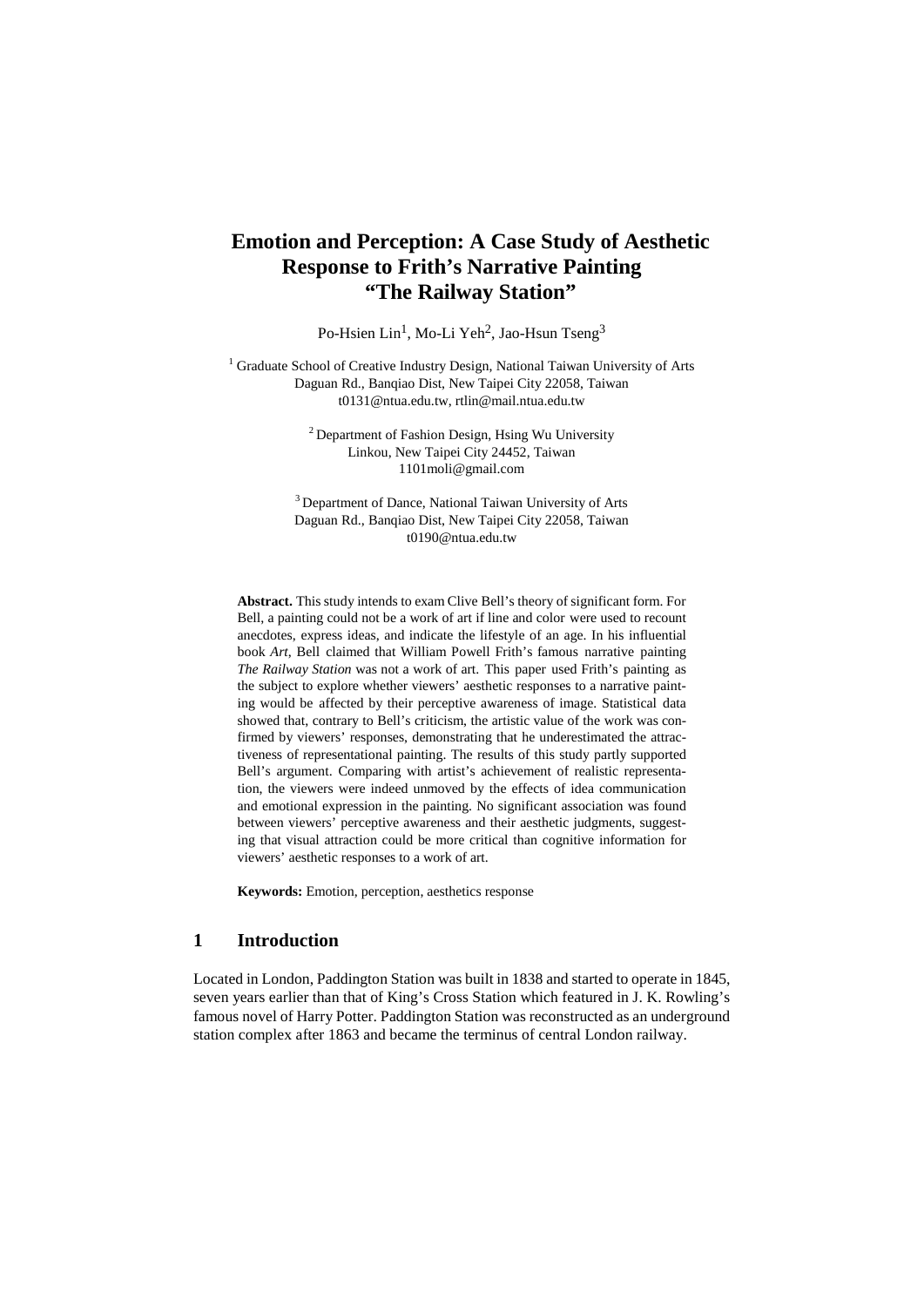As shown in Figure 1, the painting entitled *The Railway Station* was created by a British genre painter William Powell Frith (1819-1909). The work was completed in 1862, 101 inches long and 46 inches wide. Through a Victorian scene of  $19<sup>th</sup>$  century Paddington Station, the artist depicted a virtual reality of lifestyle in London after the industrial revolution. Most viewers would agree that this painting is a work of art. However, in his influential book *Art*, the famous British aesthetician and art critic Clive Bell (1881-1964) proclaimed that Frith's *The Railway Station* is not a work of art [1].



**Figure 1. The Railway Station, W. P. Frith, 1862, Royal Holloway College, Surrey, UK**

One of the most important issues raised by Bell was the difference of artistic significance evoked by emotion and perception. Bell believed that the aesthetic value of a work of art derived from viewers' emotional pleasure derived instinctively when gazing at the abstract elements of its composition. He argued that if forms and the relations of forms are employed to achieve the purpose of suggesting emotion and conveying ideas, they are created for visual perception rather than aesthetic emotion [1].

In this study we intend to examine Bell's theory of significant form. Using the image of Frith's *The Railway Station* as the study object, we attempted to explore whether viewers' aesthetic responses to a narrative painting would affected by their perceptive awareness of image.

The purpose of this study was to construct an accessible criticism model of art appreciation. An aesthetic paragon connected to mental function was addressed based on viewers' response to different level of perceptive awareness. The output of the study was expected to enhance aesthetic literacy of the public.

## **2 Literature Review**

Before the sixteenth century, the concept that art imitates nature underlay representational theory. Even in the eighteenth century, Immanuel Kant still claimed that art can only be called beautiful if we are aware that it is art and yet it looks to us like nature [2]. However, the invention of photography resulted in a revolutionary development. Now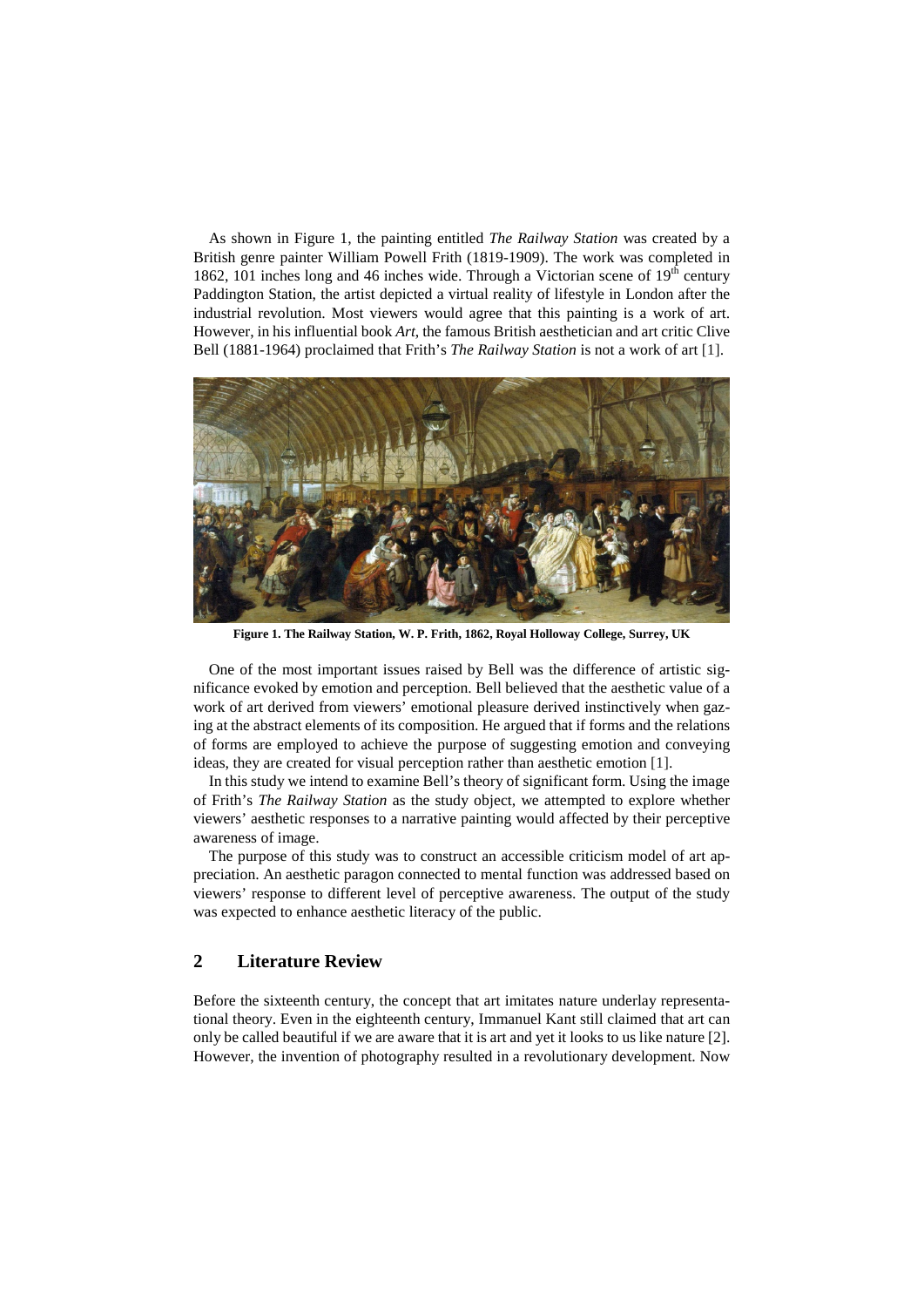that the machine could easily imitate reality in nature even better than humans could, what was the value of a representational painting? In his theory of significant form, Clive Bell rejected representation as the essence of art. He praised primitive art for its absence of representation and description.

From a psychological point of view, human perception is significantly effected by emotion. In a study on the impact of emotion on perception, Zeelenberg, Wagenmakers, & Rotteveel claimed that emotionally significant stimuli were better identified than neutral stimuli [10]. Weierich and Barrett in their article discussing visual attention also suggested that the affective value would enhance visual sensitivity [9]. The conclusion that emotional content of the pictures effected perceptual encoding of outer stimuli could be drawn from the results of many experiments [8]. However, Bell suggested that aesthetic emotion derived from pure sensational stimuli but not cognitive awareness of a work of art.

According to Bell, human aesthetic experience derives from a particular composition of lines, colors, and forms. He claimed that in each masterpiece, lines and color combined in a particular way, certain forms and relations of forms, stir our aesthetic emotion. These relations and combinations of lines and colors, these aesthetically moving forms, Bell called "Signification Form" [1]. For Bell, a painting could not be a work of art if line and color are used to recount anecdotes, express ideas, and indicate the lifestyle of an age. Accordingly, Bell claimed that William Powell Frith's painting *The Railway Station* is not a work of art.

Frith specialized in genre subjects and narrative panorama. The painting represented a lively scene of London Paddington station. Every detail on the canvas was an imitation of the real world. The engine of the locomotive was drawn based on a photograph. The structural elements such as pillars, arches, and girders, which occupying almost the entire upper half of the canvas, still looks the same after one and a half century. The most dramatic effect of the painting is nearly a hundred figures separating on the lower part of the canvas in which the artist set up several scenarios happening in different groups of people. In an age without motion picture this painting represented a marvelous pictorial spectacle. However, according to Bell, this work is merely an interesting and amusing historical document. He argued that line and color in this painting are used to recount anecdotes, suggest ideas, and indicate the manners and customs of an age; they are not used to provoke aesthetic emotion [1].

It is interesting that the same comment of "historical document" was employed by another art critic to argue that Frith's painting became one of the most important contemporary works of art. In a biographical and critical essay written in 1978, Aubrey Noakes used "Extraordinary Victorian Painter" as the title, highly recommended Frith's *The Railway Station*. Noakes claimed that the artist accurately represented the fashion of in the 1860s. He argued that the artistic value of this painting derived from its documentary significance through which social historians were inspired over a century [6].

Bell's notion sustained the theory of several modern art movements, including abstractionism and minimalism. Noël Carroll argued that Bell intended to exclude photography from the art world because he was writing in the shadow of this new technology [3]. Bell foresaw the challenge of photography. His theory of significant form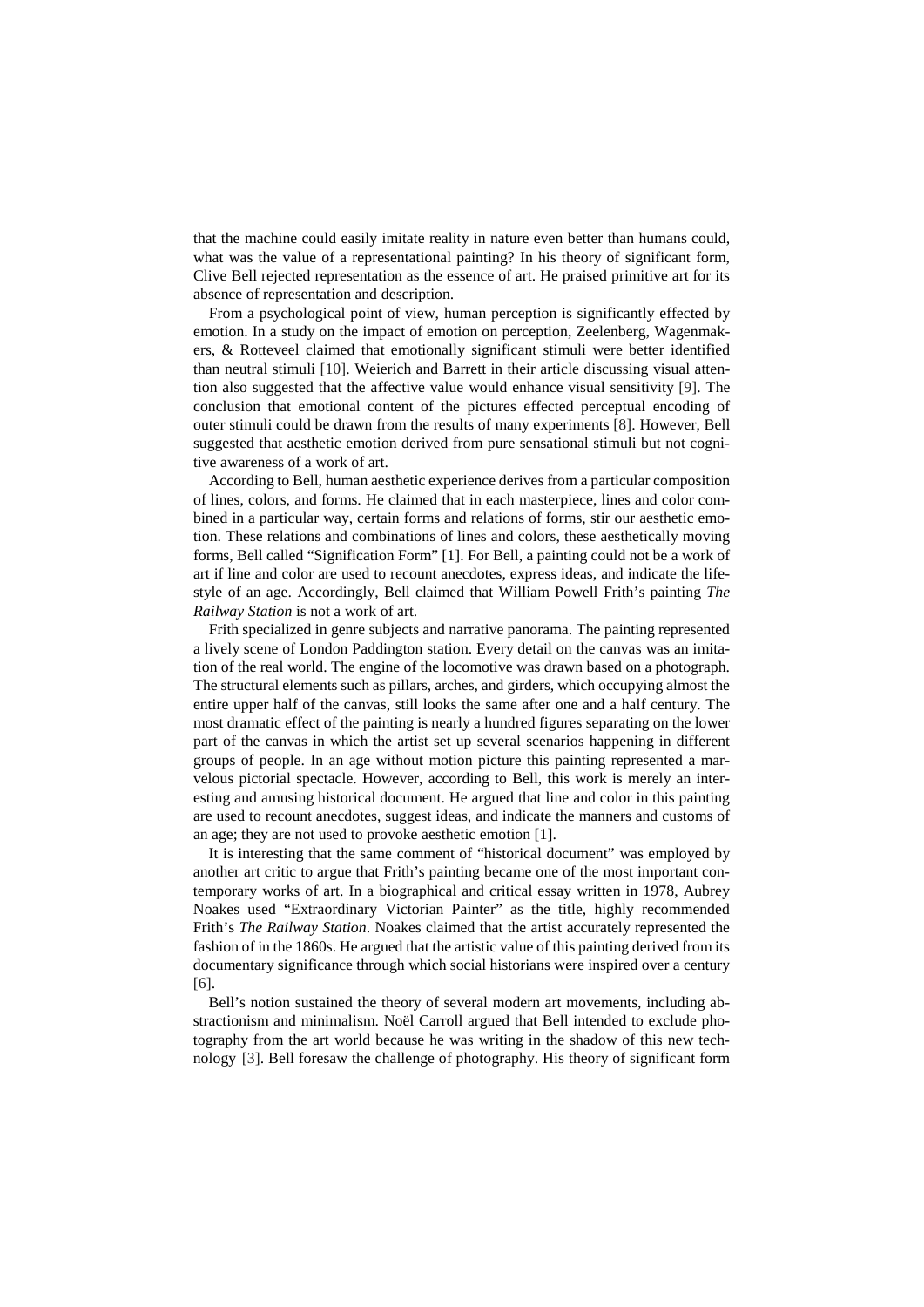influenced art creation, and as an influential art critic his theory influence major museum collections in Britain, France, and the United States in the early twentieth century. By the end of the 20th century, the development of computer technology enabled artists to master more powerful media and to create visual images that look real. Once again, Bell's argument about significant form inspires us to reconsider the value of representative paintings

## **3 Methodology**

### **3.1 Research Instrument**

In order to examine whether viewers' aesthetic responses to a narrative painting would be effected by their perceptive awareness of the image, a questionnaire was developed to obtain participants' aesthetic response after completing their appreciation of the work.

Participants were divided into two groups. An interpretation of the work was introduced in detail to the experimental group. In contrast, participants in the control group were not offered any information about the work before answering the questionnaire.

### **3.2 Framework of the Study**

Participants' educational background and their awareness of the creation motifs of the painting were used as independent variables. An aesthetic judgment connecting to mental function was examined based on viewers' response to different levels of perceptive awareness. A framework for the research design is shown in figure 2.



**Figure 2. Framework of the research design**

Educational background was divided into three categories of 1) Fine arts major, 2) Design major, and 3) Others. Perceptive awareness included three levels of 1) Unfamiliar, 2) Neutral, and 3) Familiar. There are two sets of dependent variables.

The first is a multi-choice question about how the painting attracted the viewer including six categorical items: 1) Integrated and compact composition, 2) Detailed and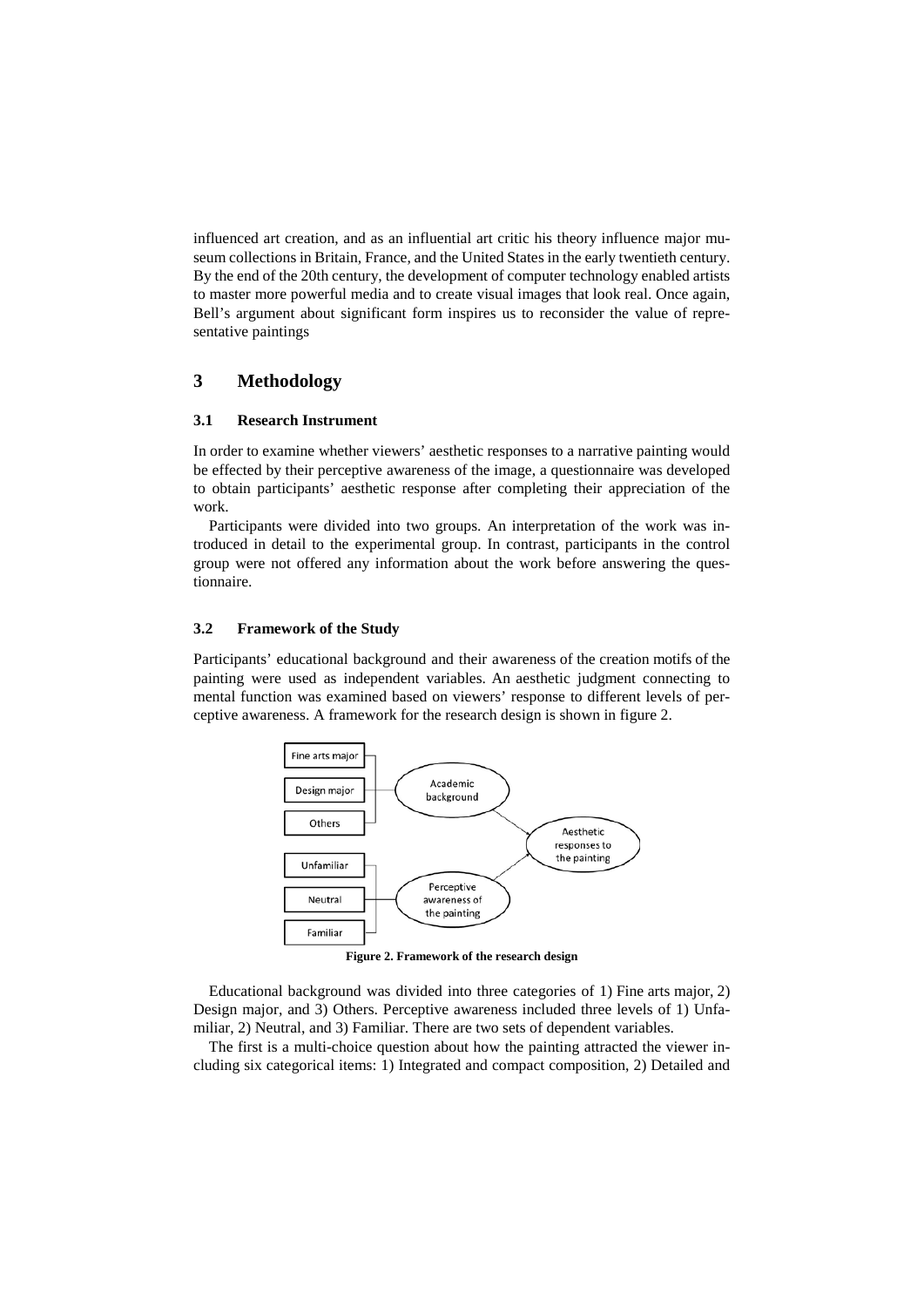fluid contours, 3) Vivid and vigorous colors, 4) Lively figures and scenery, 5) Clear idea communication, and 6) Abundant emotional expression. The second is a group of questions using the format of 5 points Likert scales to examine participants' criticism of the painting:

- 1) This is a work with high artistic value.
- 2) This work is more like a historical document.
- 3) This work demonstrates the zeitgeist of artist's time.
- 4) This work rigidly adheres to the skill of realistic depiction.
- 5) This work seems to narrate an interesting story.
- 6) The visual expression is better than content narration in this work.
- 7) Taken as a whole, I highly appreciate this work.

## **4 Data Analysis**

The study completed 119 effective questionnaires, covering three different educational backgrounds (Fine arts major 28, Design major 40, and Others 51) and three diverse levels of perceptive awareness (Unfamiliar 33, Neutral 43, and Familiar 43). The significant outcomes and discoveries are as below.

### **4.1 Descriptive Statistics**

Descriptive statistics of mean score and standard deviation were used in this study to demonstrate participants' criticisms evaluated by 5 points Likert scales.

Table 1 shows that the mean scores of questions "This is a work with high artistic value" and "Taken as a whole, I highly appreciate this work" were significantly greater than the assumed mean of 3, suggesting participants' positive attitudes toward this panting. Among all items, the question "This work demonstrates the zeitgeist of artist's time" got the best rates, the question "This work adheres to the skill of realistic depiction" obtained the lowest score.

| <b>Items</b>                                              | Mean | <b>SD</b> |
|-----------------------------------------------------------|------|-----------|
| 1. This is a work with high artistic value                | 3.82 | .747      |
| 2. This work is more like a historical document           | 3.73 | .972      |
| 3. This work demonstrates the zeitgeist of artist's time  | 4.17 | .847      |
| 4. This work adheres to the skill of realistic depiction  | 2.86 | .945      |
| 5. This work seems to narrate an interesting story        | 3.75 | 1.043     |
| 6. The visual expression is better than content narration | 3.46 | 1.080     |
| 7. Taken as a whole, I highly appreciate this work        | 3.87 | .853      |

**Table 1. Mean Scores and Standard Deviation of Participants' Evaluation of the Painting**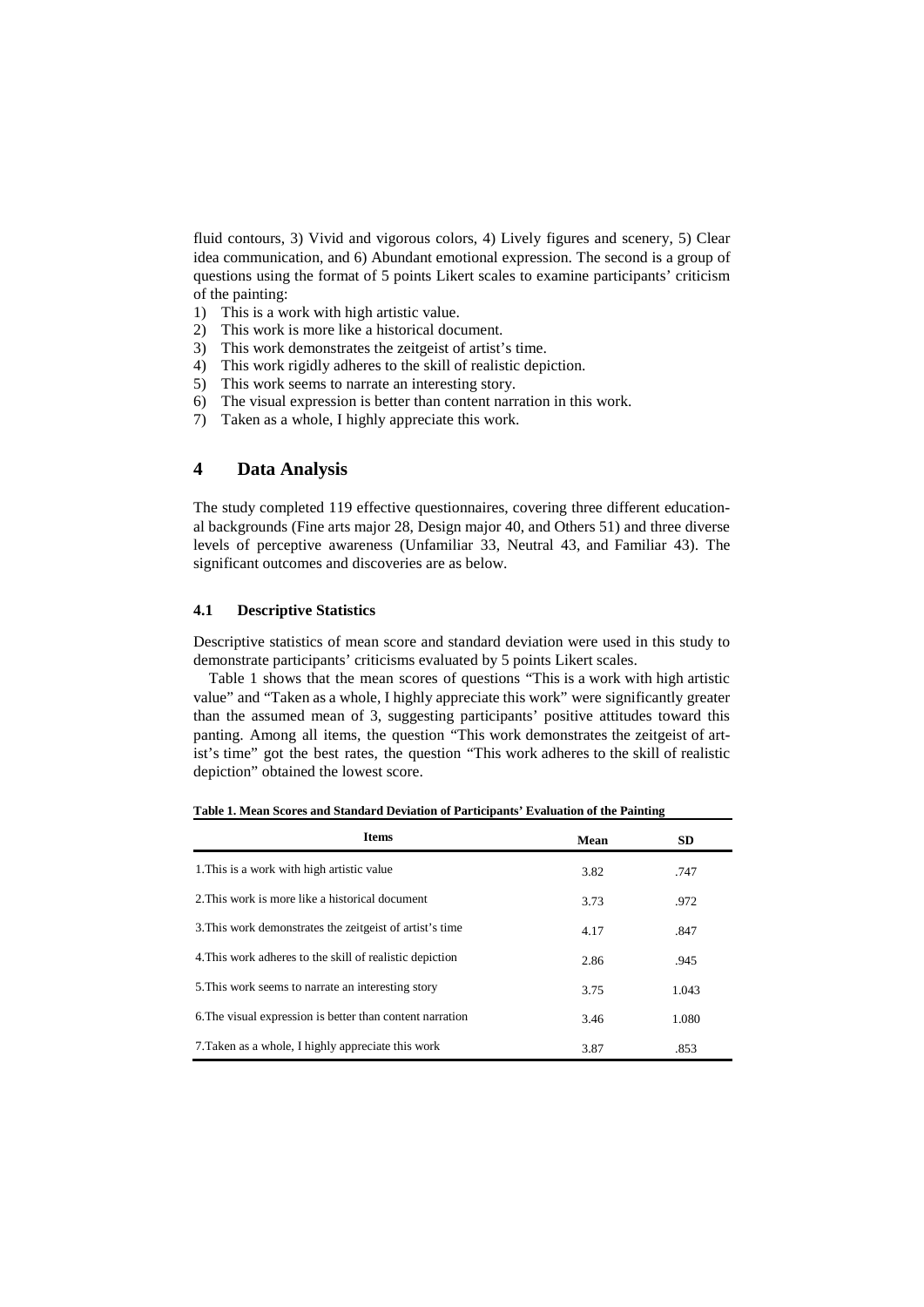#### **4.2 Chi-square Test and Correspondence Analysis**

Chi-square test was manipulated in this study to examine the association between two independent variables and the categorical dependent variable of aesthetic judgments.

Table 2 shows that two sets of Chi-square score were less than the critical values, suggesting that participants' educational background and perceptive awareness of the painting did not result in significant differences in their aesthetic judgments. Most of the participants selected item 4 "Lively figures and scenery." The second was item 1 "Integrated and compact composition." The final was "Detailed and fluid contours."

| <b>Awareness</b>      |                |                |                |       |                |                |               |
|-----------------------|----------------|----------------|----------------|-------|----------------|----------------|---------------|
|                       | $\mathbf{1}$   | $\overline{2}$ | 3              | 4     | 5              | 6              | $x^2$<br>(df) |
| <b>Fine Art Major</b> | 6              | 3              | $\mathfrak{2}$ | 11    | $\overline{4}$ | $\overline{c}$ |               |
|                       | 21.4%          | 10.7%          | 7.1%           | 39.3% | 14.3%          | 7.1%           |               |
| <b>Design Major</b>   | 9              | $\overline{c}$ | $\overline{4}$ | 20    | $\mathbf{1}$   | $\overline{4}$ | 12.57         |
|                       | 22.5%          | 5.0%           | 10.0%          | 50.0% | 2.5%           | 10.0%          | (10)          |
| <b>Other Major</b>    | 5              | $\mathbf{1}$   | 11             | 26    | $\overline{4}$ | $\overline{4}$ |               |
|                       | 9.8%           | 2.0%           | 21.6%          | 51.0% | 7.8%           | 7.8%           |               |
| <b>Unfamiliar</b>     | $\overline{7}$ | $\mathbf{1}$   | 6              | 15    | $\overline{0}$ | $\overline{4}$ |               |
|                       | 21.2%          | 3.0%           | 18.2%          | 45.5% | $.0\%$         | 12.1%          |               |
| <b>Neutral</b>        | 8              | 3              | 6              | 18    | 5              | 3              | 7.60          |
|                       | 18.6%          | 7.0%           | 14.0%          | 41.9% | 11.6%          | 7.0%           | (10)          |
| <b>Familiar</b>       | 5              | $\overline{2}$ | 5              | 24    | $\overline{4}$ | 3              |               |
|                       | 11.6%          | 4.7%           | 11.6%          | 55.8% | 9.3%           | 7.0%           |               |
| <b>Total</b>          | 20             | 6              | 17             | 57    | 9              | 10             | 119           |
|                       | 16.8%          | 5.0%           | 14.3%          | 47.9% | 7.6%           | 8.4%           | 100.0%        |

**Table 2. Chi-square Tests for Aesthetic Judgments by Educational Background and Perceptive Awareness**

A technique of correspondence analysis was employed in this study to identify systematic relations between two sets of categorical variables. Through two-dimensional graphics, the data demonstrated how participants' aesthetic responses to the painting were related to their educational backgrounds and their cognitive awareness of the painting.

Figure 3 shows that as regards the attractiveness of the painting, participants of fine arts major distinctly put their focus on detailed and fluid contours and clear idea communication. Participants of design major stressed the significance of integrated and compact composition and abundant emotional expression. Non-art and non-design major participants preferred vivid and vigorous colors and lively figures and scenery.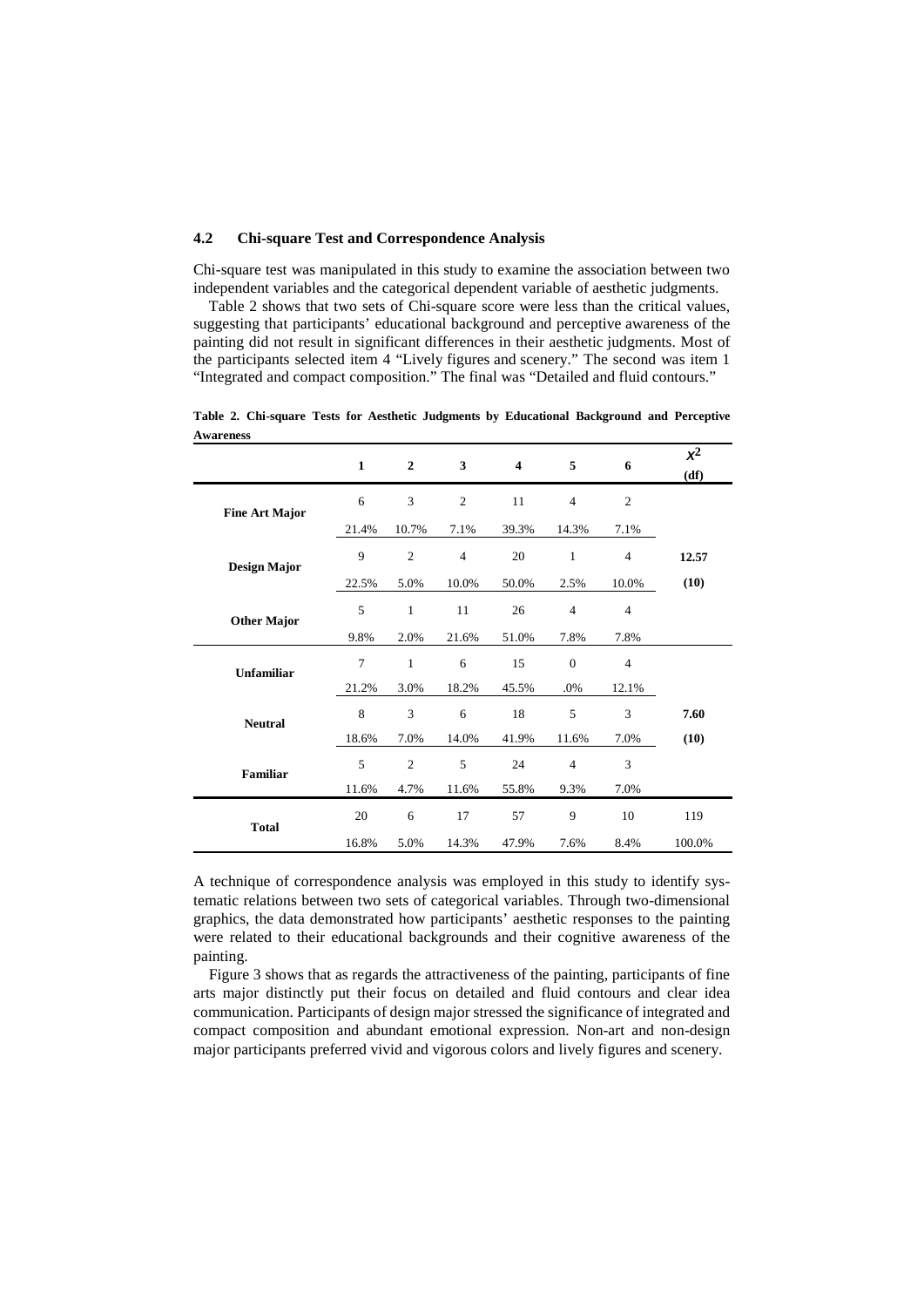

**Figure 3. The relation between educational backgrounds and aesthetic responses**

Figure 4 suggests that the participants who are unfamiliar with the painting drew their attention to colors and emotional expression. The participants well acquainted with the painting preferred lively figures and scenery. The participants who knew a little about the painting tended to give weight to composition, contours, and idea communication.



**Figure 4. The relation between cognitive awareness and aesthetic responses**

#### **4.3 Analysis of Variance**

An analysis of variance (ANOVA) was conducted to explore how participants' criticism were effected by independent variables of educational background and conceptive awareness of the work.

Table 3 shows that the mean scores for "This is a work with high artistic value" and "Taken as a whole, I highly appreciate this work" demonstrated significant variance due to educational background differences. Results of Scheffe's post-hoc analysis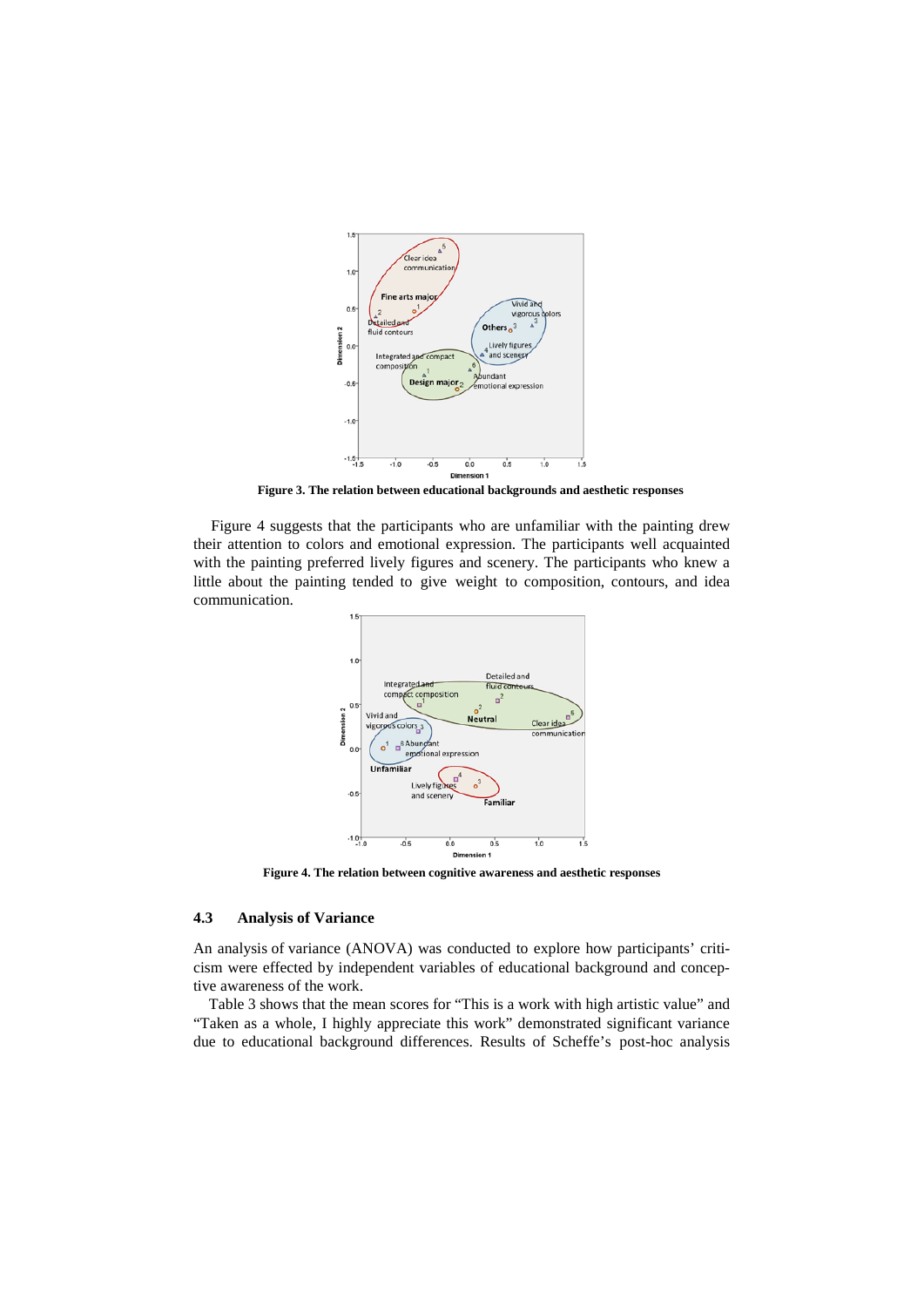suggested that in these two questions, scores of fine arts and design major participants were significantly less than that of other majors.

|                                                           |          |      | М    | Scheffe's<br>post hoc |                    |
|-----------------------------------------------------------|----------|------|------|-----------------------|--------------------|
| <b>Items</b>                                              | F        | FA   | D    |                       |                    |
| 1. This is a work with high artistic value                | $7.13**$ | 3.64 | 3.58 | 4.10                  | $O > FA$ , $O > D$ |
| 2. This work is more like a historical document           | 1.83     | 4.04 | 3.63 | 3.65                  |                    |
| 3. This work demonstrates the zeitgeist of artist's time  | .74      | 4.00 | 4.20 | 4.24                  |                    |
| 4. This work adheres to the skill of realistic depiction  | .45      | 2.96 | 2.90 | 2.76                  |                    |
| 5. This work seems to narrate an interesting story        | .27      | 3.82 | 3.80 | 3.67                  |                    |
| 6. The visual expression is better than content narration | .04      | 3.43 | 3.50 | 3.45                  |                    |
| 7. Taken as a whole, I highly appreciate this work        | $5.61*$  | 3.64 | 3.65 | 4.16                  | $O > FA$ , $O > D$ |

**Table 3. Analysis of Variance for Criticisms by Educational Background**

**\*p**<**.05, \*\*p**<**.01, FA: Fine Arts Major, D: Design Major, O: Others**

Table 4 shows that participants' perceptive awareness of the work did not result in significant differences in their criticisms.

| Table 4. Analysis of Variance for Criticisms by Perceptive Awareness |  |  |
|----------------------------------------------------------------------|--|--|
|                                                                      |  |  |

|                                                           |      |              | Scheffe's |      |          |
|-----------------------------------------------------------|------|--------------|-----------|------|----------|
| Works                                                     | F    | $\mathbf{U}$ | N         | F    | post hoc |
| 1. This is a work with high artistic value                | .29  | 3.79         | 3.88      | 3.77 |          |
| 2. This work is more like a historical document           | .43  | 3.61         | 3.81      | 3.74 |          |
| 3. This work demonstrates the zeitgeist of artist's time  | 2.92 | 3.94         | 4.40      | 4.12 |          |
| 4. This work adheres to the skill of realistic depiction  | 1.57 | 2.64         | 3.02      | 2.86 |          |
| 5. This work seems to narrate an interesting story        | 1.70 | 3.67         | 3.58      | 3.98 |          |
| 6. The visual expression is better than content narration | 1.90 | 3.58         | 3.63      | 3.21 |          |
| 7. Taken as a whole, I highly appreciate this work        | .87  | 3.82         | 3.77      | 4.00 |          |
|                                                           |      |              |           |      |          |

**U: Unfamiliar, N: Neutral, F: Familiar**

#### **4.4 Correlation Analysis**

Correlation coefficients were calculated in this study to examine the relationship between every pair of items of participants' criticism. Table 5 shows that the score of "this is a work with high artistic value" is significantly correlated with that of "this work demonstrates the zeitgeist of artist's time" and "taken as a whole, I highly appreciate this work." The correlation between the score of "this work is more like a historical document" and "this work rigidly adheres to the skill of realistic depiction" is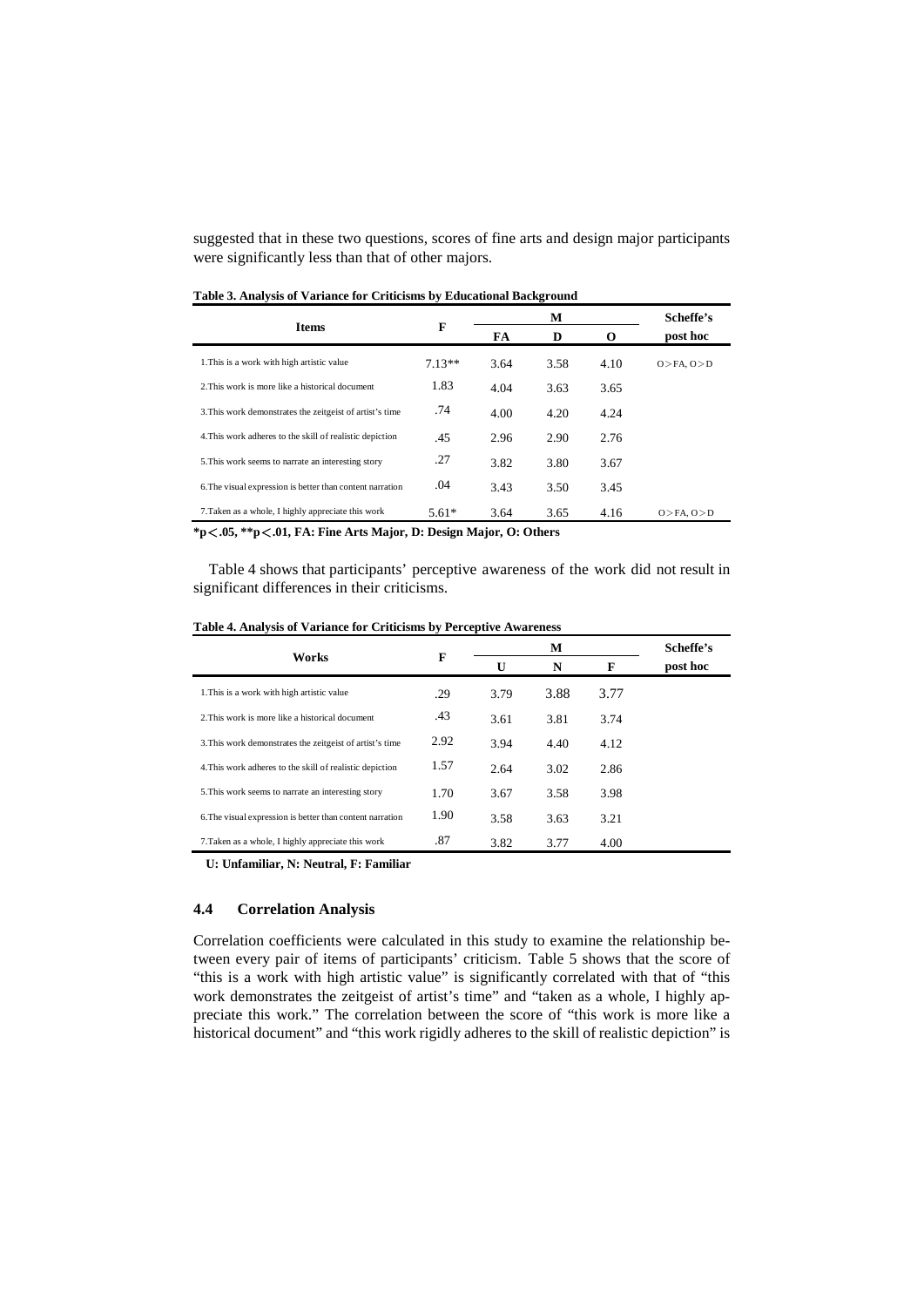significant. Participant's responses to "this work seems to narrate an interesting story" and "taken as a whole, I highly appreciate this work" are also significantly correlated.

| Table 5. Correlation matrix for Seven fields of Criticism |           |                |         |                         |           |         |   |
|-----------------------------------------------------------|-----------|----------------|---------|-------------------------|-----------|---------|---|
|                                                           | 1         | $\overline{2}$ | 3       | $\overline{\mathbf{4}}$ | 5         | 6       | 7 |
| 1                                                         |           |                |         |                         |           |         |   |
| $\overline{2}$                                            | $-.162$   |                |         |                         |           |         |   |
| 3                                                         | $.277***$ | $-.027$        |         |                         |           |         |   |
| 4                                                         | $-.110$   | $.245***$      | $-.033$ |                         |           |         |   |
| 5                                                         | .092      | $-.151$        | $-.019$ | $-.072$                 |           |         |   |
| 6                                                         | $-.019$   | $-.018$        | $-.021$ | .132                    | $-.061$   |         |   |
| 7                                                         | $.359**$  | .007           | .020    | $-.077$                 | $.247***$ | $-.015$ |   |

**Table 5. Correlation Matrix for Seven Items of Criticism**

**\*\*p**<**.01**

## **5 Findings and Discussion**

This study attempted to explore whether viewers' aesthetic responses to a narrative painting would be effected by their perceptive awareness of the work. Based on statistical analysis of data, some important findings are discussed below.

#### **5.1.1 Regarding the attractiveness of the painting**

In responses to the question about the attractiveness of the painting, most of the viewers selected "lively figures and scenery" and "integrated and compact composition." According to Bell, human aesthetic experience derives from a particular composition of lines, colors, and forms. He rejected representation as the essence of art. From this point of view, Bell underestimated the attractiveness of representational painting.

To Bell, line and color in Frith's *The Railway Station* were used to recount anecdotes, suggest ideas, and indicate the manners and customs of an age; they are not used to provoke aesthetic emotion. The results of this study partly supported Bell's argument. Compared with the artist's achievement of realistic representation, the viewers were indeed cared less about the effects of idea communication and emotional expression in the painting.

#### **5.1.2 Regarding viewers' criticisms on the painting**

Seven questions were conceived by using 5 points Likert scales to explore participants' aesthetic judgments on the painting. Statistical data showed that, contrary to Bell's criticism, the artistic value of the work was highly confirmed. Participants also express their appreciation to this panting. Among all questions, the comment "This work demonstrates the zeitgeist of artist's time" got the best rates and this judgment was significantly correlated with the artistic value of the work. The feature of story narration was also significantly correlated with participants' appreciation of the work.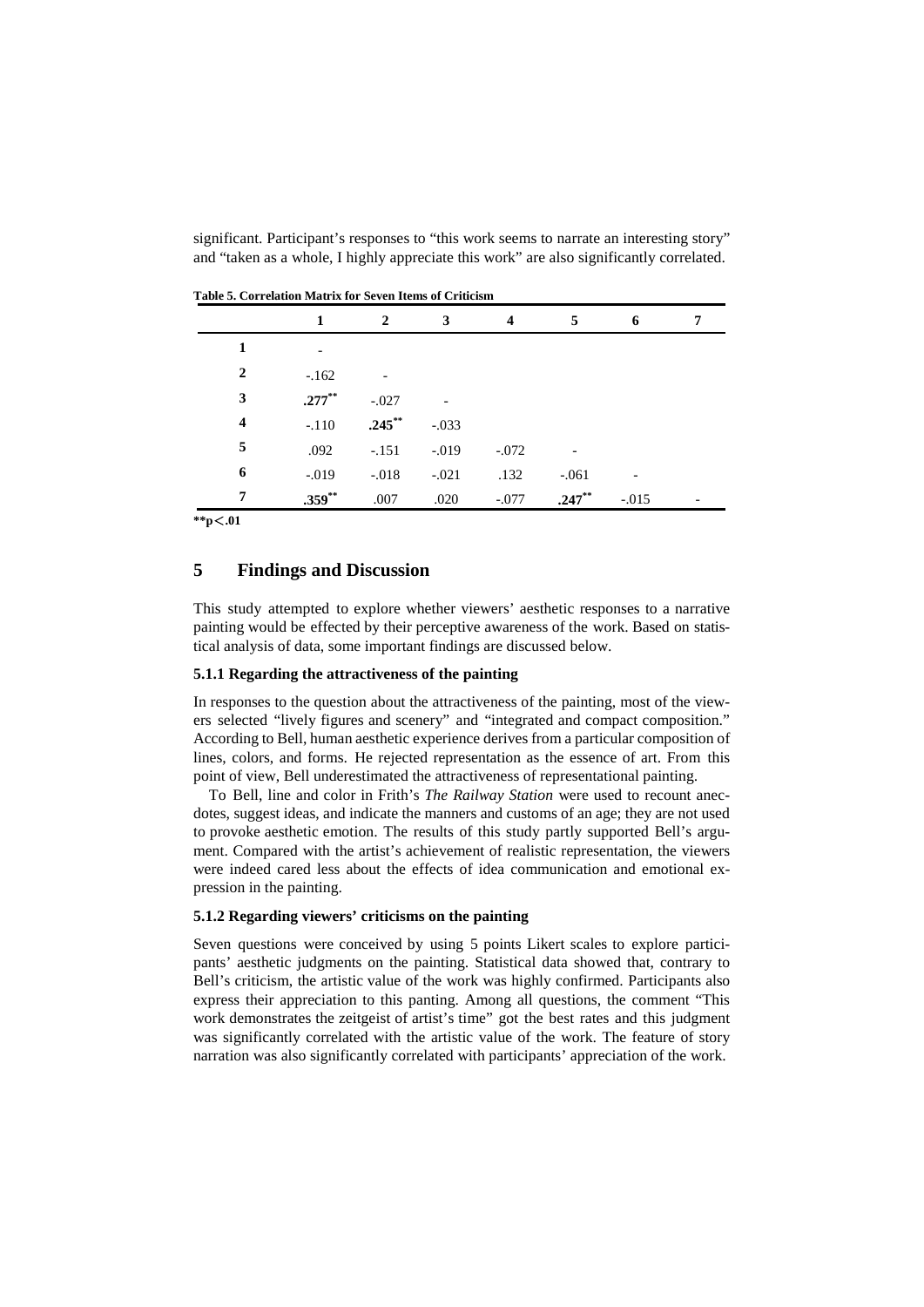In summary, the viewers accepted Frith's work as a historical document and narrating an interesting story. Though the visual expression could be better than content narration in this work, they opposed the idea that this work rigidly adhered to the skill of realistic depiction. Bell's theory was not sustained by participants' criticisms of the painting.

#### **5.1.3 Regarding the influence of viewers' perceptive awareness of the painting**

The results of both Chi-square or ANOVA showed that there was no significant association between viewers' perceptive awareness and aesthetic judgments, suggesting that visual attraction could be more critical than cognitive information for viewers' aesthetic responses to a work of art.

The outcome of further correspondence analysis suggested that the participants who are unfamiliar with the painting drew their attention to colors and emotional expression. The participants well acquainted with the painting preferred lively figures and scenery. To provide the viewers with prior knowledge of the work would influence their attitude toward the arts.

#### **5.1.4 Regarding the influence of viewers' educational background**

When rating artistic value of the painting and participants' appreciation of the work, educational background was a critical factor resulting in significant differences. It is understandable that participants of fine arts major and design major had higher standard of than participants of other majors. However, there were no significant differences within three groups of participants in response to the other five questions about qualitative descriptions of the painting.

## **6 Conclusions**

This study intended to examine Bell's theory of significant form. He rejected representation as the essence of art. According to Bell, all systems of aesthetics must be based on personal experience of a peculiar emotion. Thus, aesthetic experience is not cognitive and not a judgment involving objective concepts. Bell proposed that there must be some qualities which are the essence of art. He believed that significant form is exactly that essence to evoke viewers' aesthetic emotion and without which an object cannot really be regarded as a work of art.

When Bell explicitly pointed out that Frith's *The Railway Station* is not a work of art, he attempted to convince us the skills applied in this painting were used to recite anecdotes, suggest ideas, and indicate the lifestyle of an age, they were not used to provoke aesthetic emotion. However, the result of this study showed that the viewers appreciated artist's representational style of painting. We may conclude from this study that people did get aesthetic emotion from the significant form of this painting, but they also enjoyed the pleasure derived from perceptive awareness of the work.

Did we amplify an artist's achievement? After all, the original motive for Frith was commercial appeal. Andy Warhol, the hottest American Pop artist, claimed that "Why do people think artists are special? It's just another job." [7] In fact, Frith had been